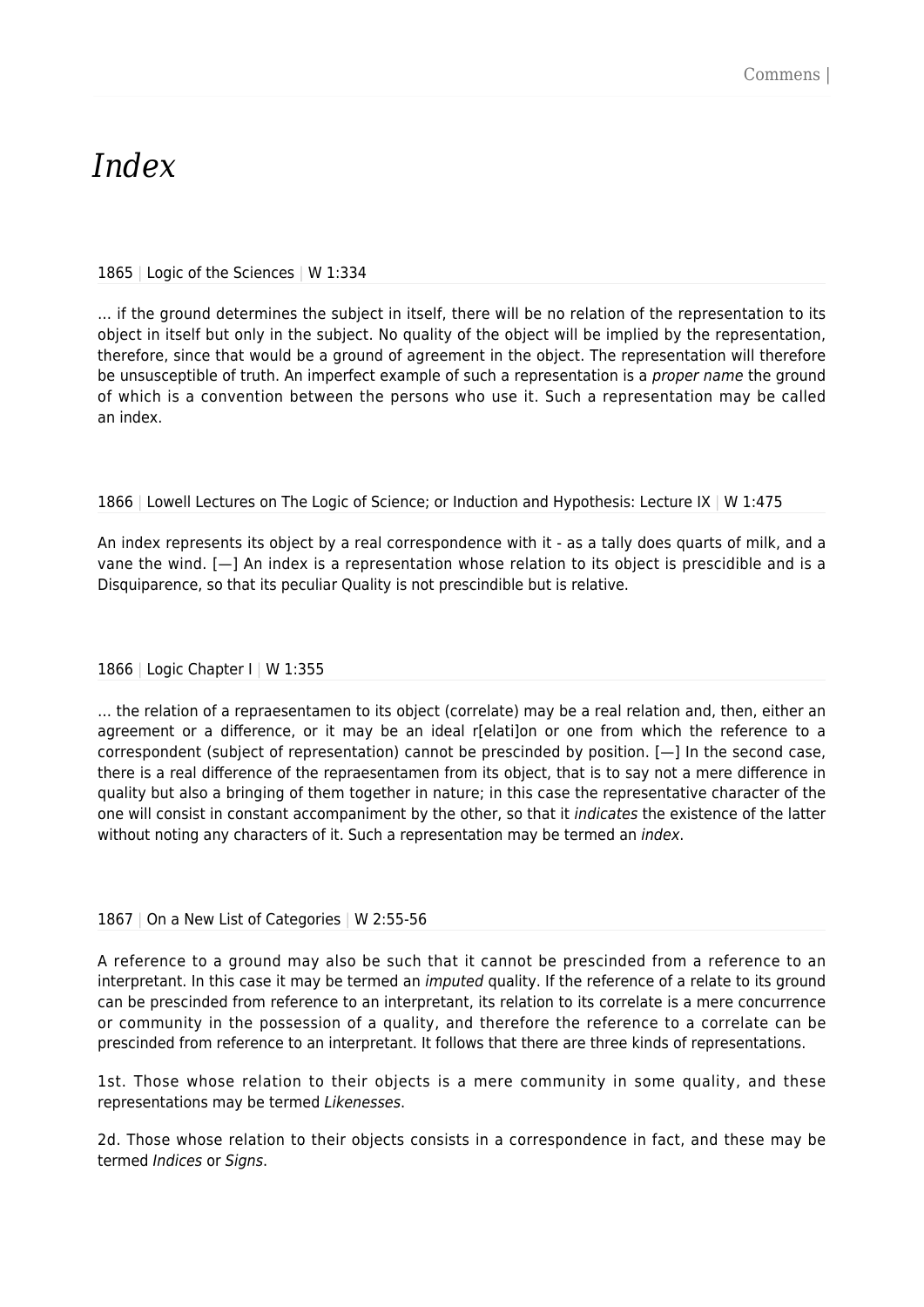3d. Those the ground of whose relation to their objects is an imputed character, which are the same as general signs, and these may be termed Symbols.

## 1885 | One, Two, Three: Fundamental Categories of Thought and of Nature | W 5:243

One very important triad is this: it has been found that there are three kinds of signs which are all indispensable in all reasoning; the first is the diagrammatic sign or icon, which exhibits a similarity or analogy to the subject of discourse; the second is the *index*, which like a pronoun demonstrative or relative, forces the attention to the particular object intended without describing it; the third is the general name or description which signifies its object by means of an association of ideas or habitual connection between the name and the character signified.

## 1885 | One, Two, Three: Fundamental Categories of Thought and of Nature | W 5:245

There may be a mere relation of reason between the sign and the thing signified; in that case the sign is an icon. Or there may be a direct physical connection; in that case, the sign is an index. Or there may be a relation which consists in the fact that the mind associates the sign with its object; in that case the sign is a name.

# 1885 | On the Algebra of Logic: A Contribution to the Philosophy of Notation | W 5:162-3

… if the triple relation between the sign, its object, and the mind, is degenerate, then of the three pairs

 sign object sign mind object mind

two at least are in dual relations which constitute the triple relation. One of the connected pairs must consist of the sign and its object, for if the sign were not related to its object except by the mind thinking of them separately, it would not fulfill the function of a sign at all. Supposing, then, the relation of the sign to its object does not lie in a mental association, there must be a direct dual relation of the sign to its object independent of the mind using the sign. In the second of the three cases just spoken of, this dual relation is not degenerate, and the sign signifies its object solely by virtue of being really connected with it. Of this nature are all natural signs and physical symptoms. I call such a sign an index, a pointing finger being the type of the class.

The index asserts nothing; it only says "There!" It takes hold of our eyes, as it were, and forcibly directs them to a particular object, and there it stops. Demonstrative and relative pronouns are nearly pure indices, because they denote things without describing them; so are the letters on a geometrical diagram, and the subscript numbers which in algebra distinguish one value from another without saying what those values are.

1886 | An Elementary Account of the Logic of Relatives | W 5:379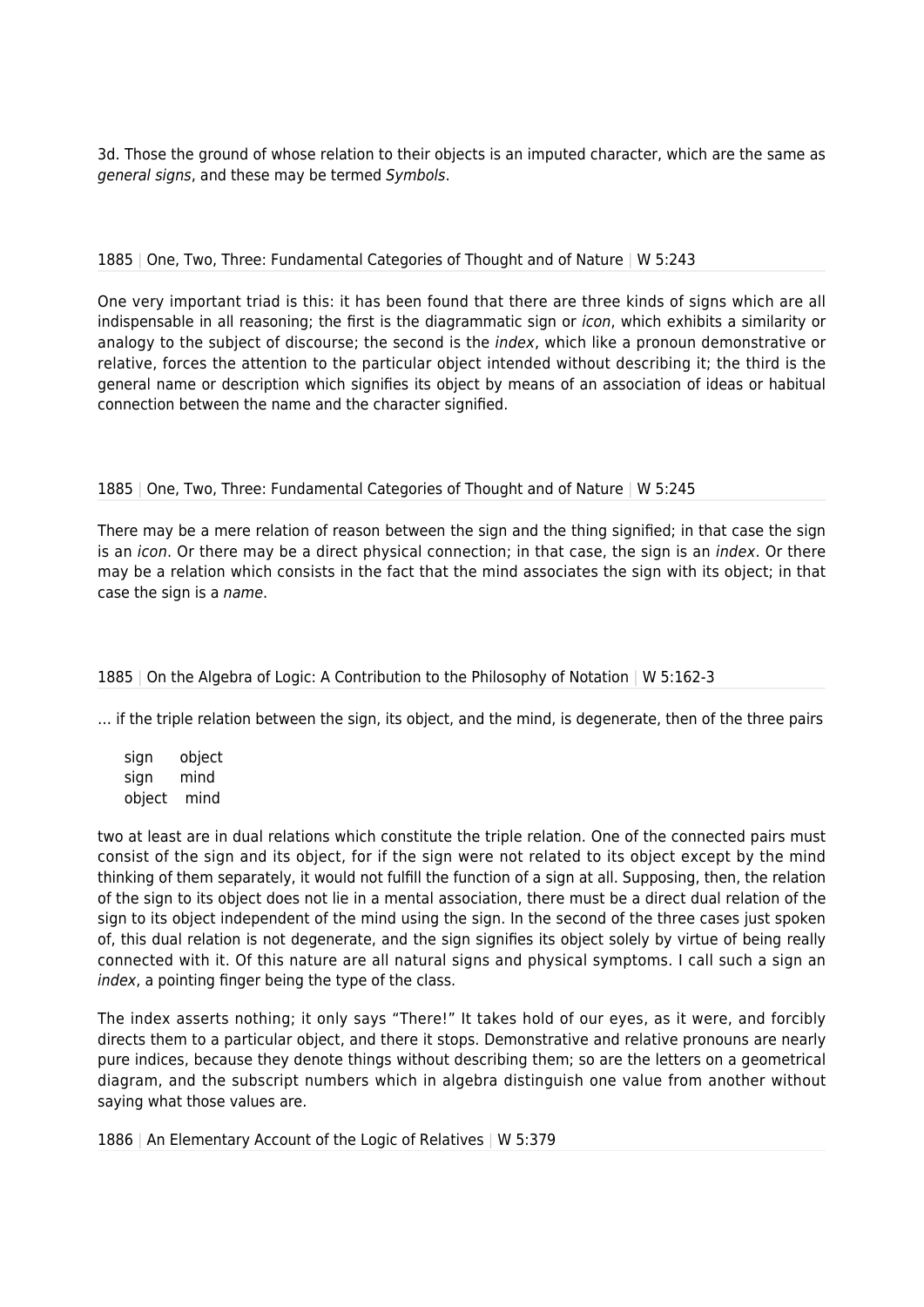Signs, or representations, are of three kinds: Icons, Indices, and Tokens. [—]

Indices are signs which stand for their objects in consequence of a real relation to them. An index is a sign which stands for its object in consequence of having a real relation to it. A pointing finger is its type. Of this sort are all natural signs and physical symptoms. The index has no generality in itself. It does not depend on a mental association, but upon a real reaction between the mind and the external world at the moment when the index acts. The index asserts nothing; it only says "There!" It takes hold of our eyes, as it were, and forcibly directs them to a particular object, and there it stops.

1893-1895 [c.] | Division III. Substantial Study of Logic. Chapter VI. The Essence of Reasoning | CP 4.56

… a symbol, in itself, is a mere dream; it does not show what it is talking about. It needs to be connected with its object. For that purpose, an index is indispensable. No other kind of sign will answer the purpose. That a word cannot in strictness of speech be an index is evident from this, that a word is general - it occurs often, and every time it occurs, it is the same word, and if it has any meaning as a word, it has the same meaning every time it occurs; while an index is essentially an affair of here and now, its office being to bring the thought to a particular experience, or series of experiences connected by dynamical relations. A meaning is the associations of a word with images, its dream exciting power. An index has nothing to do with meanings; it has to bring the hearer to share the experience of the speaker by showing what he is talking about.

# 1894 [c.] | The Art of Reasoning. Chapter II. What is a Sign? | EP 2:9

The index is physically connected with its object; they make an organic pair, but the interpreting mind has nothing to do with this connection, except remarking it, after it is established.

1896 | The Regenerated Logic | CP 3.434

A sign which denotes a thing by forcing it upon the attention is called an index. An index does not describe the qualities of its object. An object, in so far as it is denoted by an index, having thisness, and distinguishing itself from other things by its continuous identity and forcefulness, but not by any distinguishing characters, may be called a hecceity.

1898 | On Existential Graphs | MS [R] 484:5

An index represents its object by forcibly bringing it before the senses, or before the attention, appealing to "association by contiguity." A pure index would present a pure sense-reaction. But again there is no such thing. Every index is considered as an individual sign; but this individuality will not bear cross-examination, but betrays more or less generality, because there is no pure index. Still we may call a proper name or demonstrative or personal pronoun an index. It appeals to individual recognition. Such words as yard which refer to individual prototypes have much of the index character.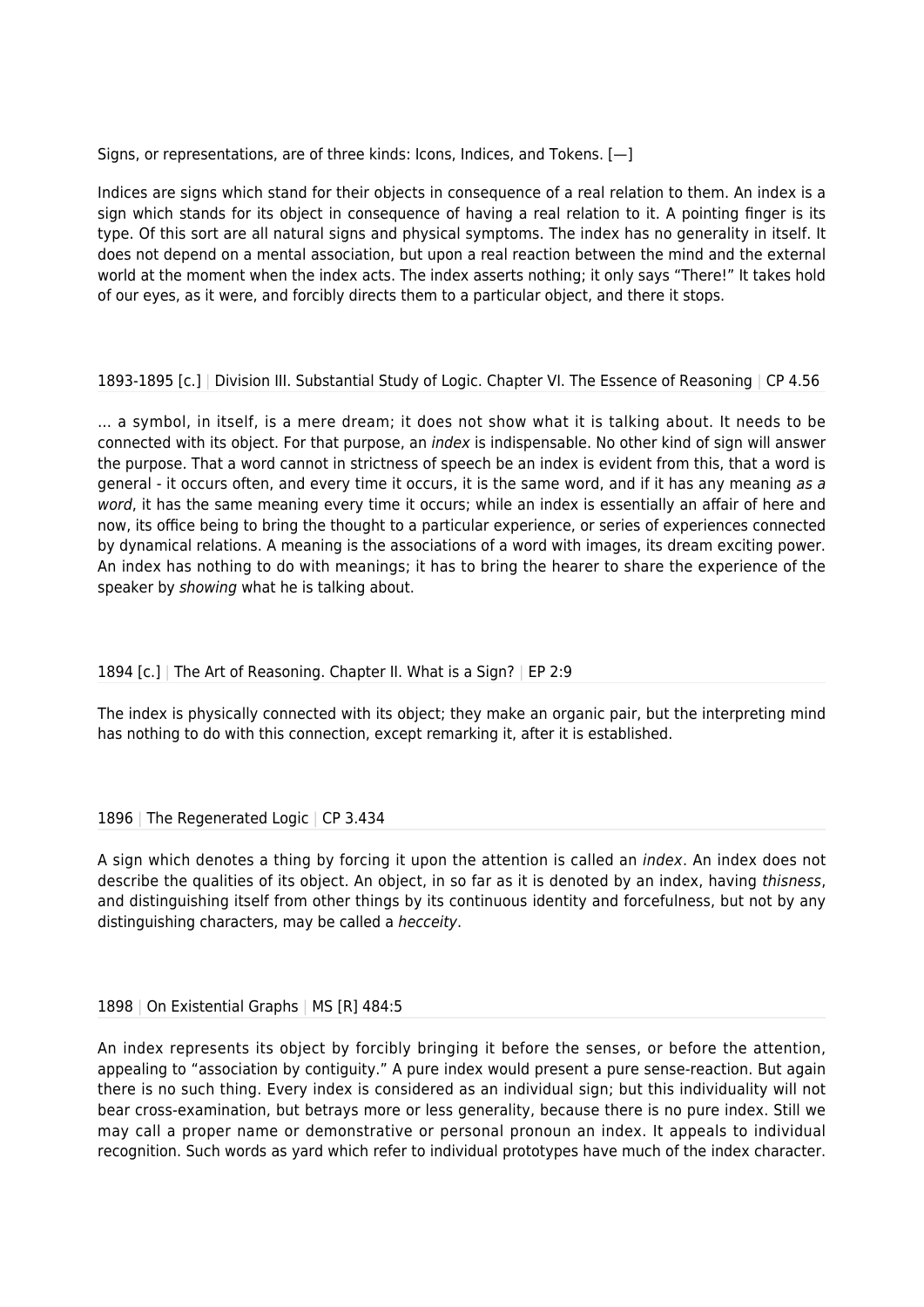"Indefinite" pronouns, anything, something, etc. which tells us how to proceed in order to experience the object intended,—better called selective pronouns,—are almost indices.

## 1899-1900 [c.] | Notes on Topical Geometry | MS [R] 142:3-4

Signs are of three kinds,

1st, the *icon*, which represents its object by virtue of a character which it would equally possess did the object and the interpreting mind not exist;

2nd, the index, which represents its object by virtue of a character which it could not possess did the object not exist, but which it would equally possess did the interpreting mind not operate;

3rd, the symbol, which represents its object by virtue of a character which is conferred upon it by an operation of the mind.

 $[-]$ 

An *index* represents an object by virtue of its connection with it. It makes no difference whether the connection is natural, or artificial, or merely mental.

## 1901 | Index (in exact logic) | DPP1, 531-2; CP 2.305

**Index** (in exact logic). A sign, or representation, which refers to its object not so much because of any similarity or analogy with it, nor because it is associated with general characters which that object happens to possess, as because it is in dynamical (including spatial) connection both with the individual object, on the one hand, and with the senses or memory of the person for whom it serves as a sign, on the other hand.

 $[-]$ 

Indices may be distinguished from other signs, or representations, by three characteristic marks: first, that they have no significant resemblance to their objects; second, that they refer to individuals, single units, single collections of units, or single continua; third, that they direct the attention to their objects by blind compulsion. But it would be difficult if not impossible, to instance an absolutely pure index, or to find any sign absolutely devoid of the indexical quality. Psychologically, the action of indices depends upon association by contiguity, and not upon association by resemblance or upon intellectual operations.

1901-1902 [c.] | Definitions for Baldwin's Dictionary [R] | MS [R] 1147

An index is a representamen which refers to its object in a quasi-physical way, independently of whether there is an interpretant or not.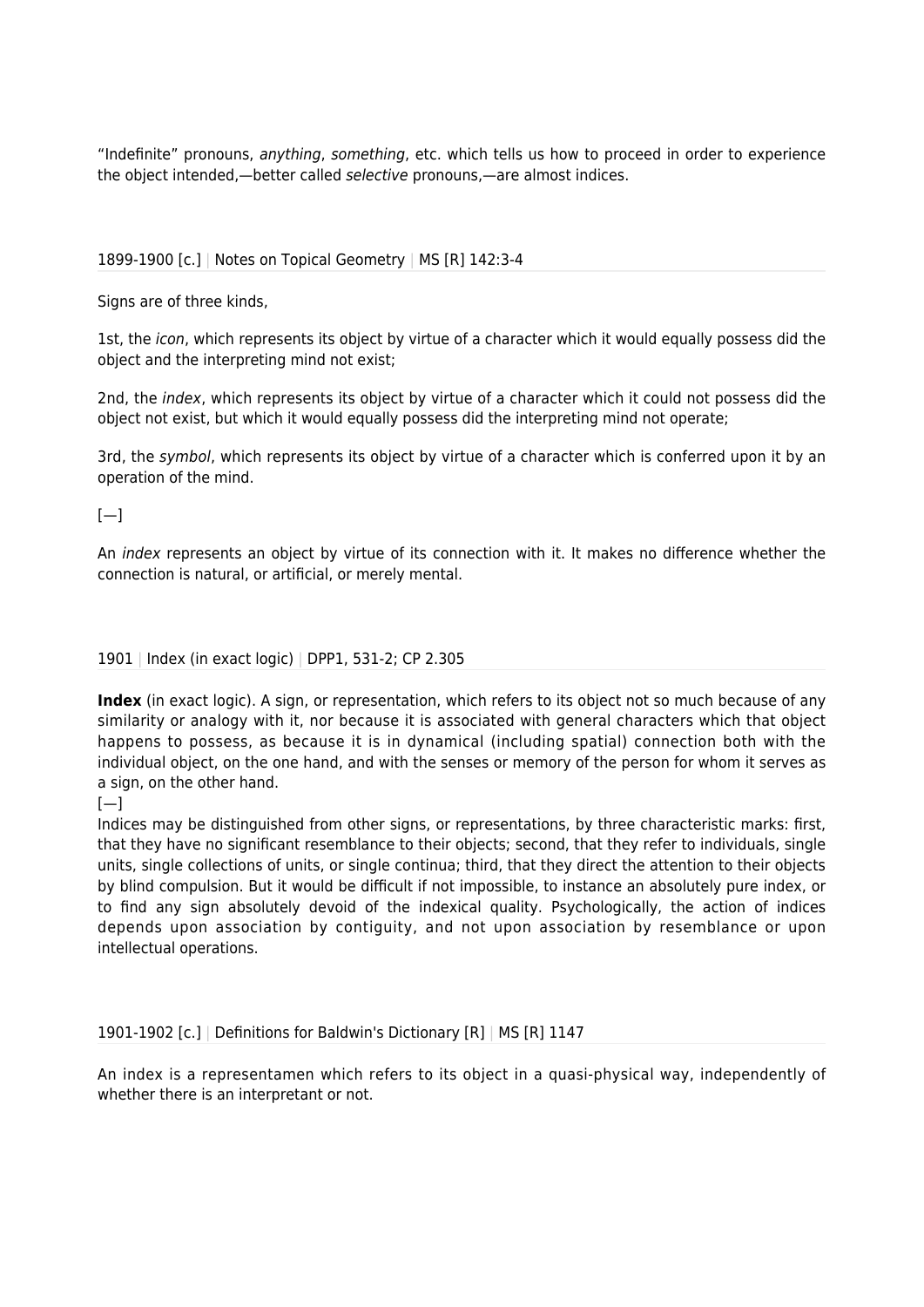## 1902 | Sign | DPP2, 527; CP 2.304

An *index* is a sign which would, at once, lose the character which makes it a sign if its object were removed, but would not lose that character if there were no interpretant. Such, for instance, is a piece of mould with a bullet-hole in it as sign of a shot; for without the shot there would have been no hole; but there is a hole there, whether anybody has the sense to attribute it to a shot or not.

## 1902 | Minute Logic: Chapter I. Intended Characters of this Treatise | CP 2.92

A Sign degenerate in the lesser degree, is an Obsistent Sign, or *Index*, which is a Sign whose significance of its Object is due to its having a genuine Relation to that Object, irrespective of the Interpretant. Such, for example, is the exclamation "Hi!" as indicative of present danger, or a rap at the door as indicative of a visitor.

## 1902 | Minute Logic: Chapter I. Intended Characters of this Treatise | MS [R] 425:116-117

…signs must be divided, first, into those which are signs by virtue of facts which be equally true even if their objects and interpretants were away and even non-existent, which are likenesses, or Icons; second, into those which are signs by virtue of facts which would subsist even if their interpretants were away, though not if their objects were away, which are indications, or Indices; and thirdly, into signs which are signs only by virtue of facts which would cease to be true if their interpretants were removed, which are intellectual signs, or Symbols.

From an earlier/discarded draft

1902 [c.] | Reason's Rules | MS [R] 599:39-43

An Index is a thing which having been forcibly affected by its object, forcibly affects its interpretant and causes that interpretant to be forcibly affected by the object, and to affect its interpretant in turn; and which, further, so far as it is a sign, becomes a sign in this way. So far as it is a sign in any other way or sense it belongs to one of the other types of sign and is not a pure Index.

 $[-]$ 

[An] Index represents its object by virtue of a real relation with it and determines whatever interpretant may be in a real relation with it and the object.

1903 | Harvard Lectures on Pragmatism: Lecture III | CP 5.73

An *index* is a representamen which fulfills the function of a representamen by virtue of a character which it could not have if its object did not exist, but which it will continue to have just the same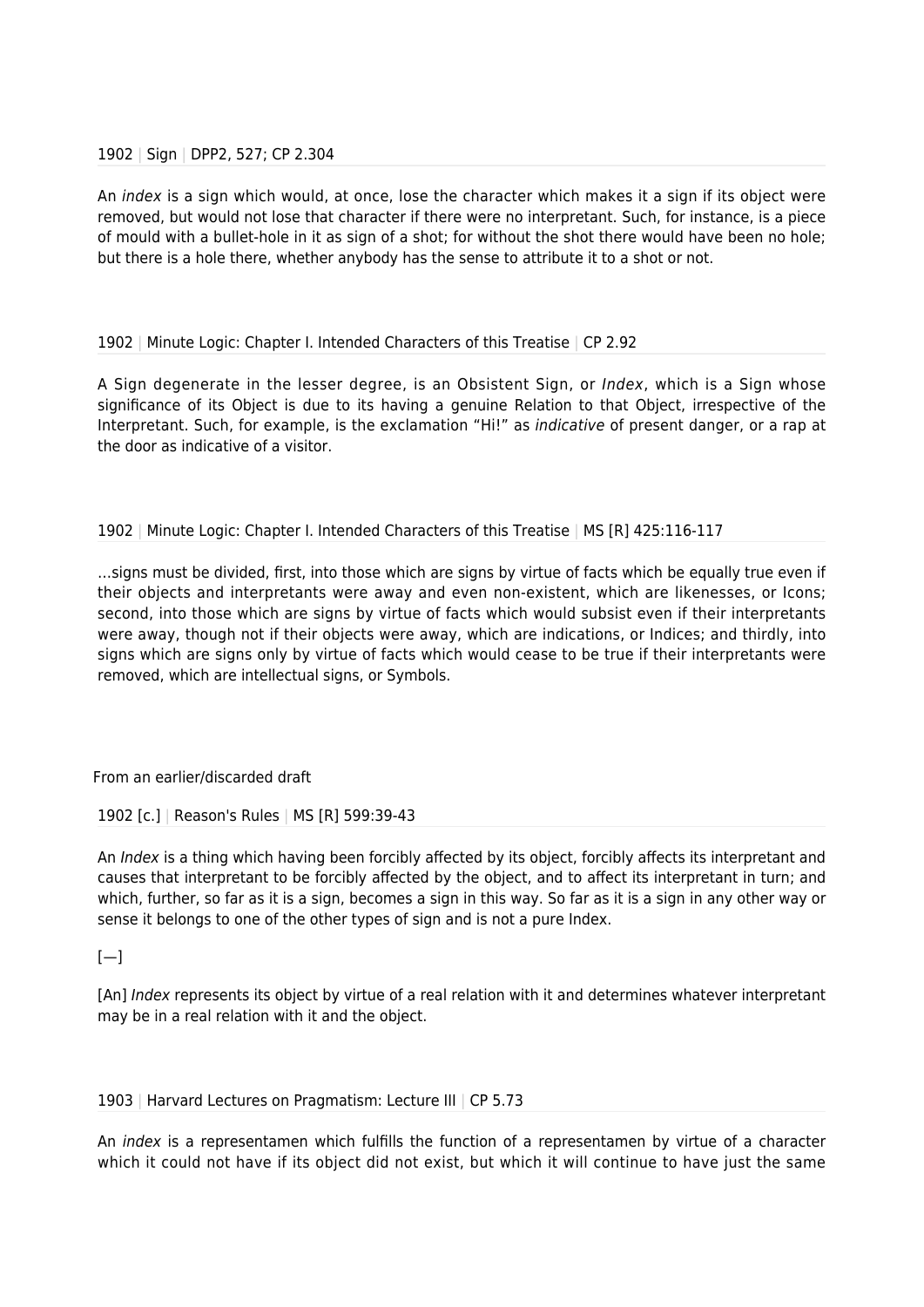whether it be interpreted as a representamen or not. For instance, an old-fashioned hygrometer is an index. For it is so contrived as to have a physical reaction with dryness and moisture in the air, so that the little man will come out if it is wet, and this would happen just the same if the use of the instrument should be entirely forgotten, so that it ceased actually to convey any information.

1903 | C.S.P.'s Lowell Lectures of 1903 2nd Draught of 3rd Lecture | MS [R] 462:87

The second class of signs consists of Indices, whose significant character which causes them to be used as signs lies in a matter of positive fact, the fact that they are really related, rerelated, to the objects they denote.

1903 | Syllabus: Syllabus of a course of Lectures at the Lowell Institute beginning 1903, Nov. 23. On Some Topics of Logic | EP 2:274

An Index or Seme is a Representamen whose Representative character consists in its being an individual second. If the Secondness is an existential relation, the Index is genuine. If the Secondness is a reference, the Index is degenerate. A genuine Index and its Object must be existent individuals (whether things or facts), and its immediate Interpretant must be of the same character. But since every individual must have characters, it follows that a genuine Index may contain a Firstness, and so an Icon as a constituent part of it. Any individual is a degenerate Index of its own characters. Examples of Indices are the hand of a clock, and the veering of a weathercock.

1903 | Syllabus: Nomenclature and Division of Triadic Relations, as far as they are determined | EP 2:291-292

An Index is a sign which refers to the Object that it denotes by virtue of being really affected by that Object. It cannot, therefore, be a Qualisign, because qualities are whatever they are independently of anything else. In so far as the Index is affected by the Object, it necessarily has some Quality in common with the Object, and it is in respect to these that it refers to the Object. It does, therefore, involve a sort of Icon, although an Icon of a peculiar kind; and it is not the mere resemblance of its Object, even in these respects which makes it a sign, but it is the actual modification of it by the Object.

1903 | Telepathy | CP 7.628

… what is an index, or true symptom? It is something which, without any rational necessitation, is forced by blind fact to correspond to its object.

1903 [c.] | Logical Tracts. No. 1. On Existential Graphs | MS [R] 491:3-4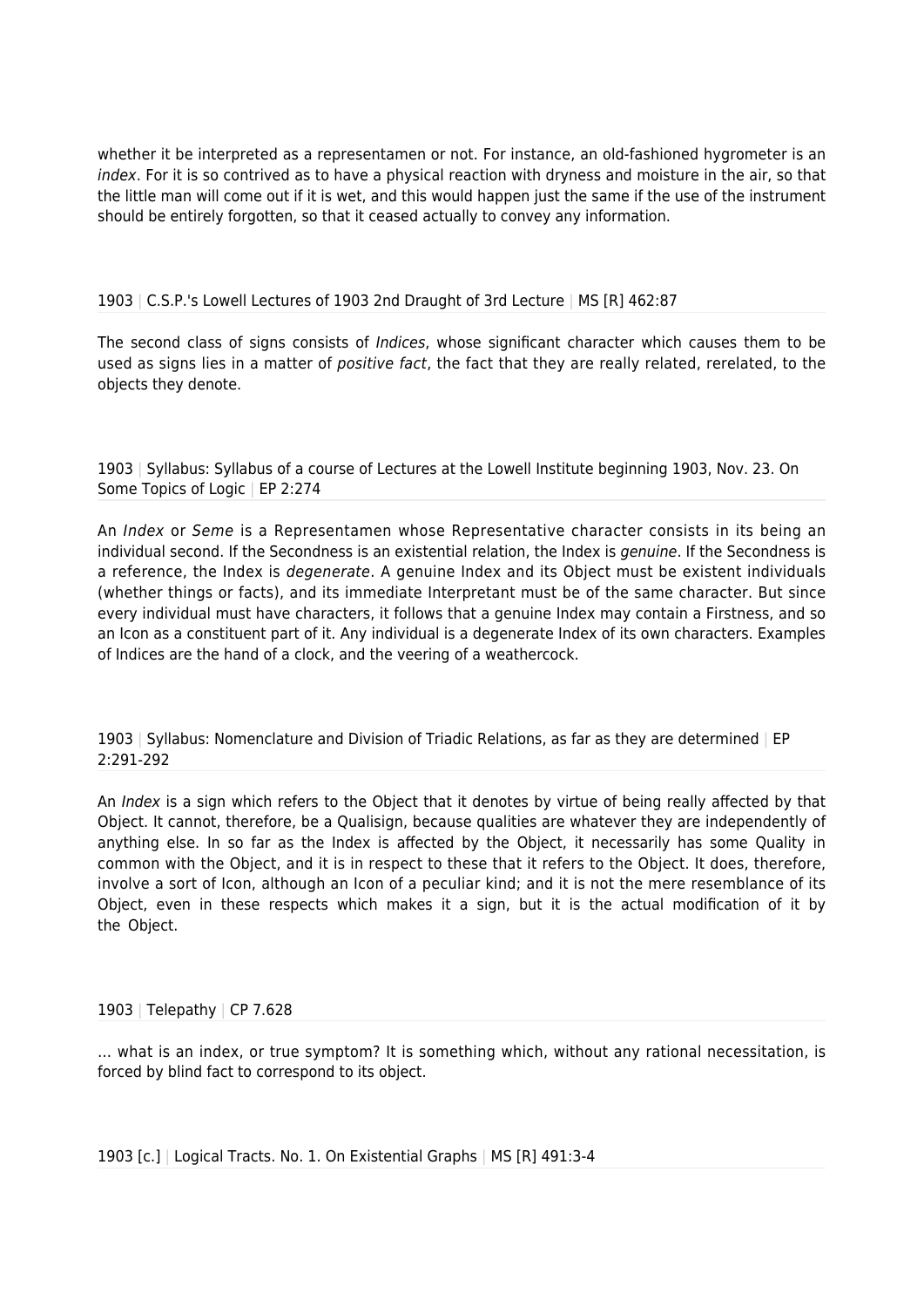An *index* is a representamen whose representative force depends upon its being factually connected with its object, and does not depend upon its being interpreted as a sign.

For example, the symptoms of disease are indices. For though they cannot serve as signs without being interpreted as such, yet that which renders them fit to be the signs they are is their factual connexion with the diseases, which would exist though nobody had remarked it.

An index must essentially be an individual existent fact or thing. Strictissime, therefore, it cannot function as an icon too, since an icon is only an appearance in consciousness. But an index must have some appearance connected with it; and according as that does or does not […] contribute to its representative force, we have an important division of indices into those which give information and those which merely serve to identify individuals. Of identifying indices, the letters which are attached to the singular points of a geometrical diagram are examples. Remembering that an icon, – or, indeed, any appearance, – has its being only in consciousness, we can readily convince ourselves that any informing index has an icon connected psychologically with it. A symptom calls up in the iatrical mind certain memories of disease. A weather-cock calls up an image of a quarter of the horizon.

## 1903 [c.] | Logical Tracts. No. 1. On Existential Graphs | MS [R] 491:2-3

An index is a representamen whose special representative character depends upon its factual connection with its object and is independent of its being interpreted as a sign.

An index may be nearly or quite free from all iconic character; as Bunker Hill Monument, which was intended, as its designer said, merely to say "Here!" Or it may be predominantly iconic; as a photograph which resembles its object closely by virtue having been in physical connection with it. The iconic element may, as in this case, […] be combined with the indexical element in the whole representamen, or these characters may belong to separate parts of the representamen; as one of those hygroscopes where a little woman comes out of the house when the air is dry and goes in when it is moist, as a real woman would. This latter kind of index which conveys definite information is a proposition.

## From a possibly discarded variant [MB]

1903 [c.] | Logical Tracts. No. 2. On Existential Graphs, Euler's Diagrams, and Logical Algebra | CP 4.447

A pure icon can convey no positive or factual information; for it affords no assurance that there is any such thing in nature. But it is of the utmost value for enabling its interpreter to study what would be the character of such an object in case any such did exist. Geometry sufficiently illustrates that. Of a completely opposite nature is the kind of representamen termed an index. This is a real thing or fact which is a sign of its object by virtue of being connected with it as a matter of fact and by also forcibly intruding upon the mind, quite regardless of its being interpreted as a sign. It may simply serve to identify its object and assure us of its existence and presence. But very often the nature of the factual connexion of the index with its object is such as to excite in consciousness an image of some features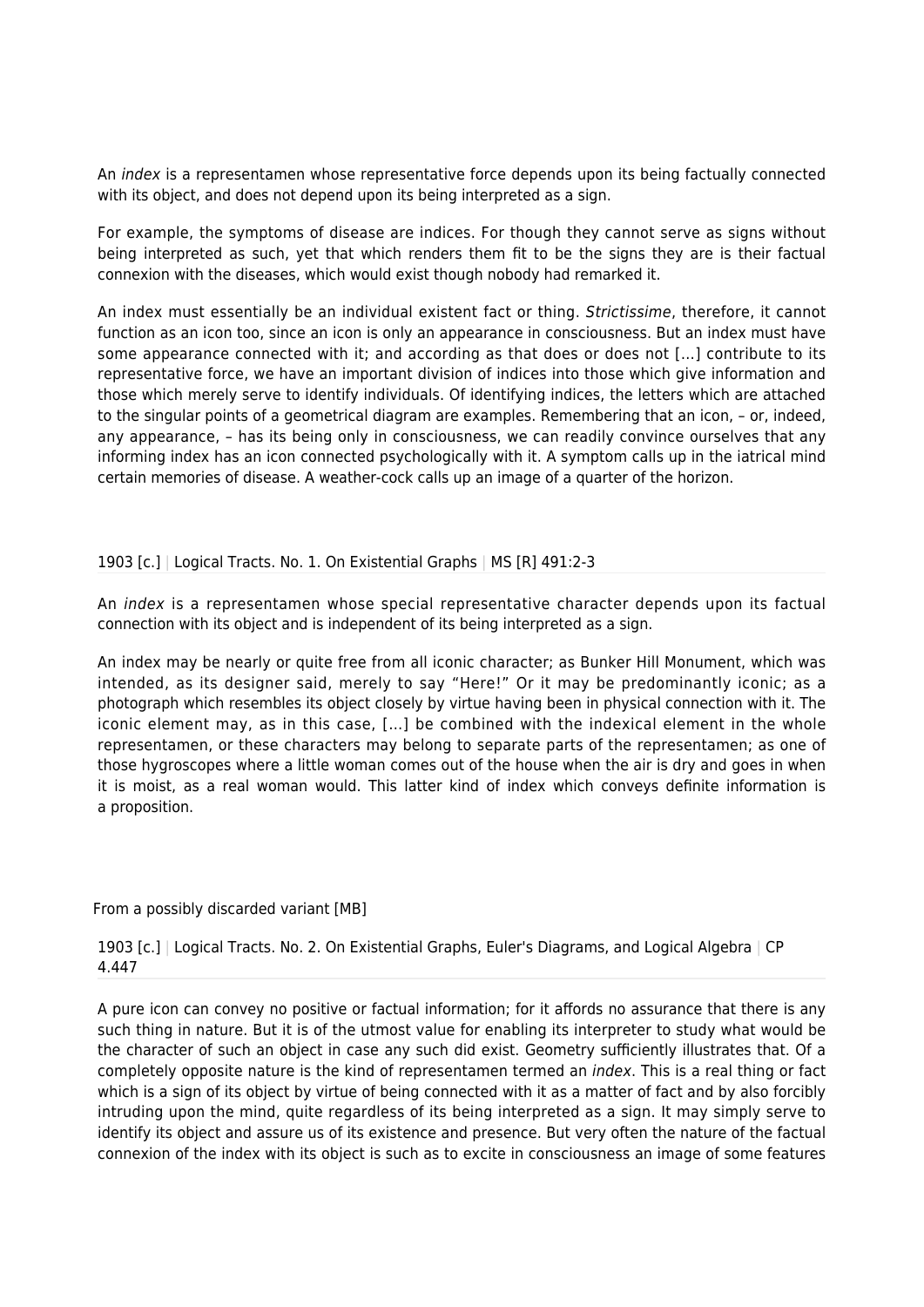of the object, and in that way affords evidence from which positive assurance as to truth of fact may be drawn. A photograph, for example, not only excites an image, has an appearance, but, owing to its optical connexion with the object, is evidence that that appearance corresponds to a reality.

#### 1904 | Letters to Lady Welby | SS 33

I define an Index as a sign determined by its dynamic object by virtue of being in a real relation to it. Such is a Proper Name (a legisign); such is the occurrence of a symptom of a disease (the symptom itself is a legisign, a general type of a definite character. The occurrence in a particular case is a sinsign).

## 1904 | On the Foundations of Mathematics | MS [R] 7:15

The reference of a sign to its object is brought into special prominence in a kind of sign whose fitness to be a sign is due to its being in a real reactive relation, – generally, a physical and dynamical relation, - with the object. Such a sign I term an index.

## 1904 | Firstness, Secondness, Thirdness, and the Reducibility of Fourthness [R] | MS [R] 914:7

…a sign may, in its secondness to the object as represented, [—] either, as an 'Icon,' be related to that object by virtue of a character which belongs to the sign in its own firstness, and which equally would belong to it though the object did not exist, or, as an 'Index,' [it] may be related to the object by a real secondness, such as a physical connection […] to it, or it may, as a 'Symbol,' be related to its object only because it will be represented in its interpretant as so related, as is the case with any word or other conventional sign, or any general type of image regarded as a schema of a concept.

#### 1904 [c.] | New Elements (Kaina stoiceia) | EP 2:306-7

The other form of degenerate sign is to be termed an *index*. It is defined as a sign which is fit to serve as such by virtue of being in a real reaction with its object. For example, a weathercock is such a sign. It is fit to be taken as an index of the wind for the reason that it is physically connected with the wind. A weathercock conveys information; but this it does because in facing the very quarter from which the wind blows, it resembles the wind in this respect, and thus has an icon connected with it. In this respect it is not a pure index. A pure index simply forces attention to the object with which it reacts and puts the interpreter into mediate reaction with that object, but conveys no information. As an example, take an exclamation "Oh!" The letters attached to a geometrical figure are another case. Absolutely unexceptionable examples of degenerate forms must not be expected. All that is possible is to give examples which tend sufficiently in towards those forms to make the mean suggest what is meant. [—]

An index is a sign fit to be used as such because it is in real reaction with the object denoted.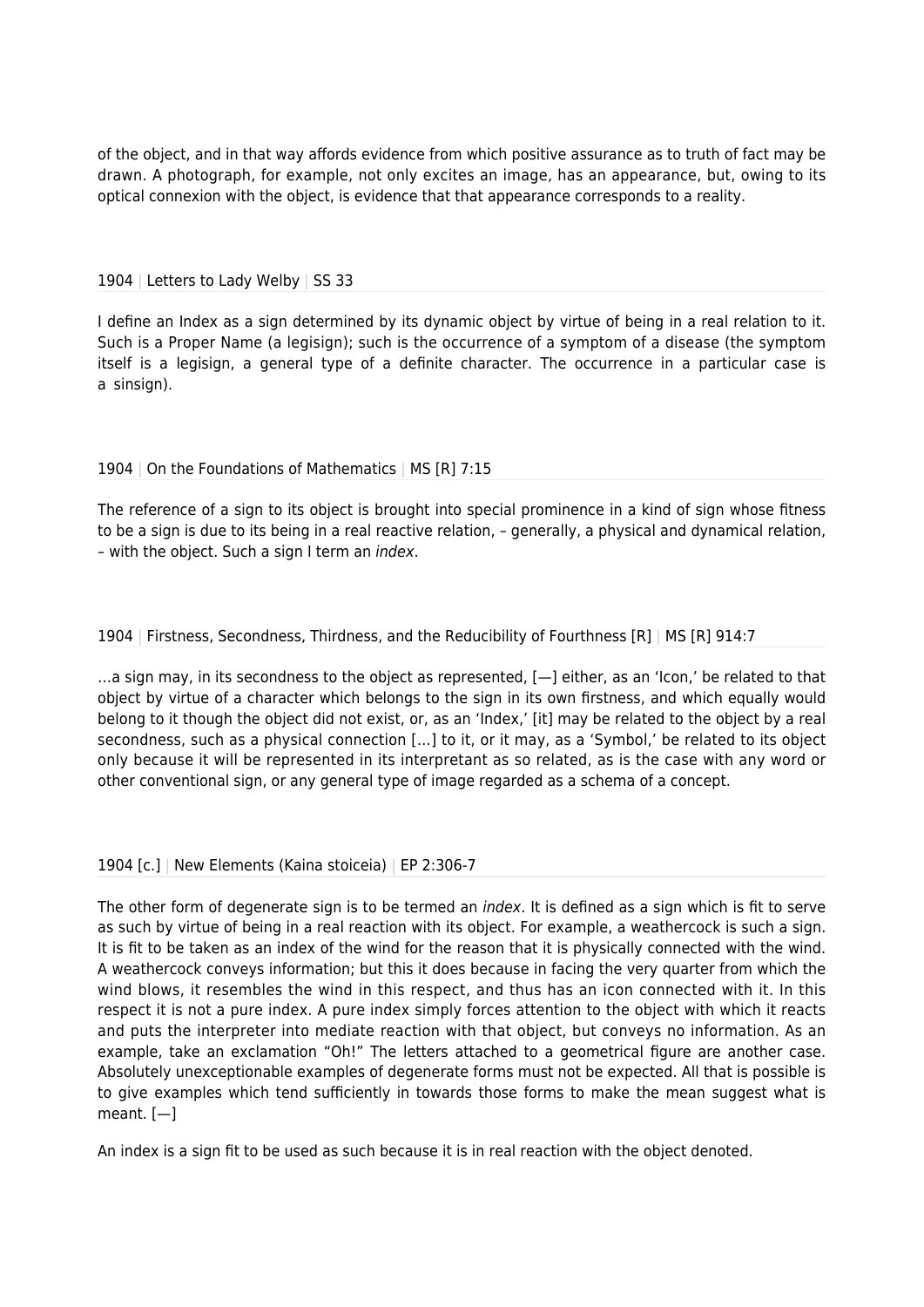## 1905 | Notes on Portions of Hume's "Treatise on Human Nature" | MS [R] 939:45-6

In their relation to their Dyadic Objects, Signs are,  $1<sup>st</sup>$ , those which refer to their objects by virtue of their independent possession of some character of those objects, as a figure of a triangle used in a geometrical demonstration represents any triangle, because it has three rectilinear sides, which it would have, just the same, even if it were not considered as a sign and if there were no other possible triangle in the world for it to represent; 2<sup>nd</sup>, those signs which refer to their objects by virtue of being really related to them in existence, as a thermometer is a sign of the temperature of its environment; 3<sup>rd</sup>, those signs which refer to their objects not as resembling them, nor as being in fact actually connected with them, but simply by virtue of the circumstance that they will be interpreted as referring to those objects. I term these three kinds, Icon, Index, Symbol.

## 1905 | Letters to Mario Calderoni | MS [R] L67:37-38

...indices, or those signs which represent their objects by virtue of being connected with them in fact, like a clock, or a barometer, a weathercock, a photograph, etc. (The photograph involves a icon, as indeed do very many indices, while on the other hand drawings, portraits in so far they afford information do so because it is known that they actually imitated the natural objects and as such they are *indices*, not icons. But if you draw a fancy picture of a man with certain physiognomical peculiarities in order to see what sort of an impression of such a man's disposition you will get in this way, or if you construct a geometrical diagram according to a certain precept and observe certain relations between its parts which appear to be consequences though they were not explicitly required by the precept construction, these things are signs of their objects merely, by virtue of the analogy, and are true icons).

The parenthetical remark is enclosed in square brackets in the original manuscript

1906 | Prolegomena to an Apology for Pragmaticism | CP 4.531

... an analysis of the essence of a sign, (stretching that word to its widest limits, as anything which, being determined by an object, determines an interpretation to determination, through it, by the same object), leads to a proof that every sign is determined by its object, either first, by partaking in the characters of the object, when I call the sign an Icon; secondly, by being really and in its individual existence connected with the individual object, when I call the sign an Index; thirdly, by more or less approximate certainty that it will be interpreted as denoting the object, in consequence of a habit (which term I use as including a natural disposition), when I call the sign a Symbol.

1908 [c.] | A Neglected Argument for the Reality of God (G) | MS [R] 842:32

[Indices are] signs which represent their objects by virtue of being connected with them in fact, although this fact be but the actual occurrence of a thought. [—] The denotation of an index is essentially singular.